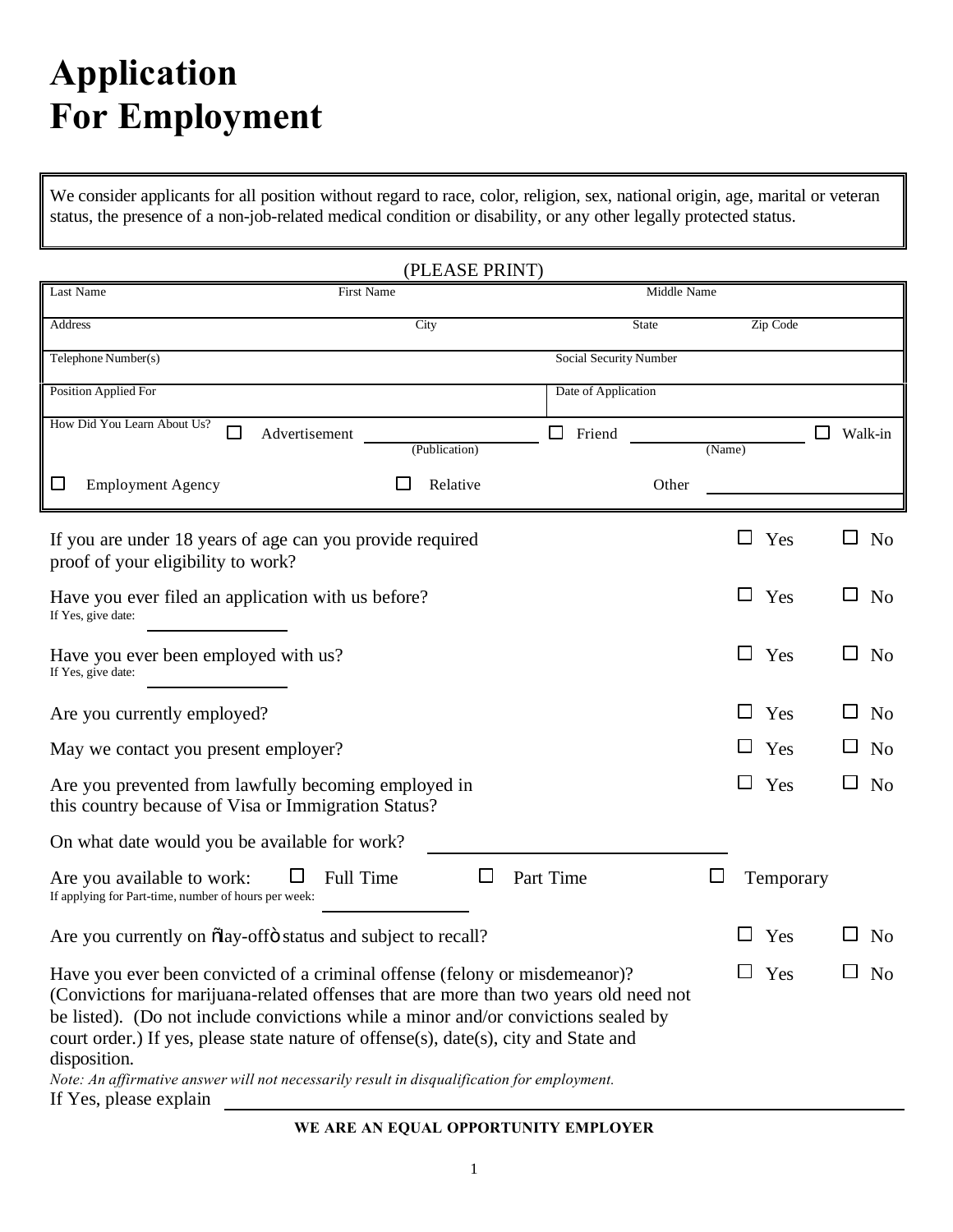| <b>EDUCATION</b>             | <b>High School</b> |           | Undergraduate<br>College/University |          |          | Graduate /<br>Professional |          |          |  |  |          |
|------------------------------|--------------------|-----------|-------------------------------------|----------|----------|----------------------------|----------|----------|--|--|----------|
| <b>SCHOOL NAME</b>           |                    |           |                                     |          |          |                            |          |          |  |  |          |
| <b>LOCATION</b>              |                    |           |                                     |          |          |                            |          |          |  |  |          |
| <b>Check Years Completed</b> | $\Box$ 9           | $\Box$ 10 | $\Box$ 11 $\Box$ 12                 | $\Box$ 1 | $\Box$ 2 | $\Box$<br>3                | $\Box$ 4 | $\Box$ 1 |  |  | $\Box$ 4 |
| Diploma/Degree               |                    |           |                                     |          |          |                            |          |          |  |  |          |
| Describe Course of<br>Study  |                    |           |                                     |          |          |                            |          |          |  |  |          |

| Describe any specialized<br>training, apprenticeship, skills<br>and extra-curricular activities       |  |
|-------------------------------------------------------------------------------------------------------|--|
| Describe any honors you<br>received.                                                                  |  |
| State any additional information<br>you feel may be helpful to us in<br>considering your application. |  |

#### **Indicate any foreign languages you can speak, read and/or write**

|              | <b>FLUENT</b> | <b>GOOD</b> | <b>FAIR</b> |
|--------------|---------------|-------------|-------------|
| <b>SPEAK</b> |               |             |             |
| <b>READ</b>  |               |             |             |
| <b>WRITE</b> |               |             |             |

### **List professional, trade, business or civic activities and offices held.**

You may exclude memberships which would reveal sex, race, religion, national origin, age, ancestry, or disability or other protected status:

#### **References**

Give name, address and telephone number of three references who are not related to you and are not previous employers.

|          | <b>NAME</b> | <b>ADDRESS</b> | <b>TELEPHONE</b> |
|----------|-------------|----------------|------------------|
| . .      |             |                |                  |
| <u>.</u> |             |                |                  |
| ◡.       |             |                |                  |

|  |  |  | Have you ever had a job-related training in the United States military? $\Box$ Yes |  | $\Box$ No |
|--|--|--|------------------------------------------------------------------------------------|--|-----------|
|--|--|--|------------------------------------------------------------------------------------|--|-----------|

If Yes, please describe: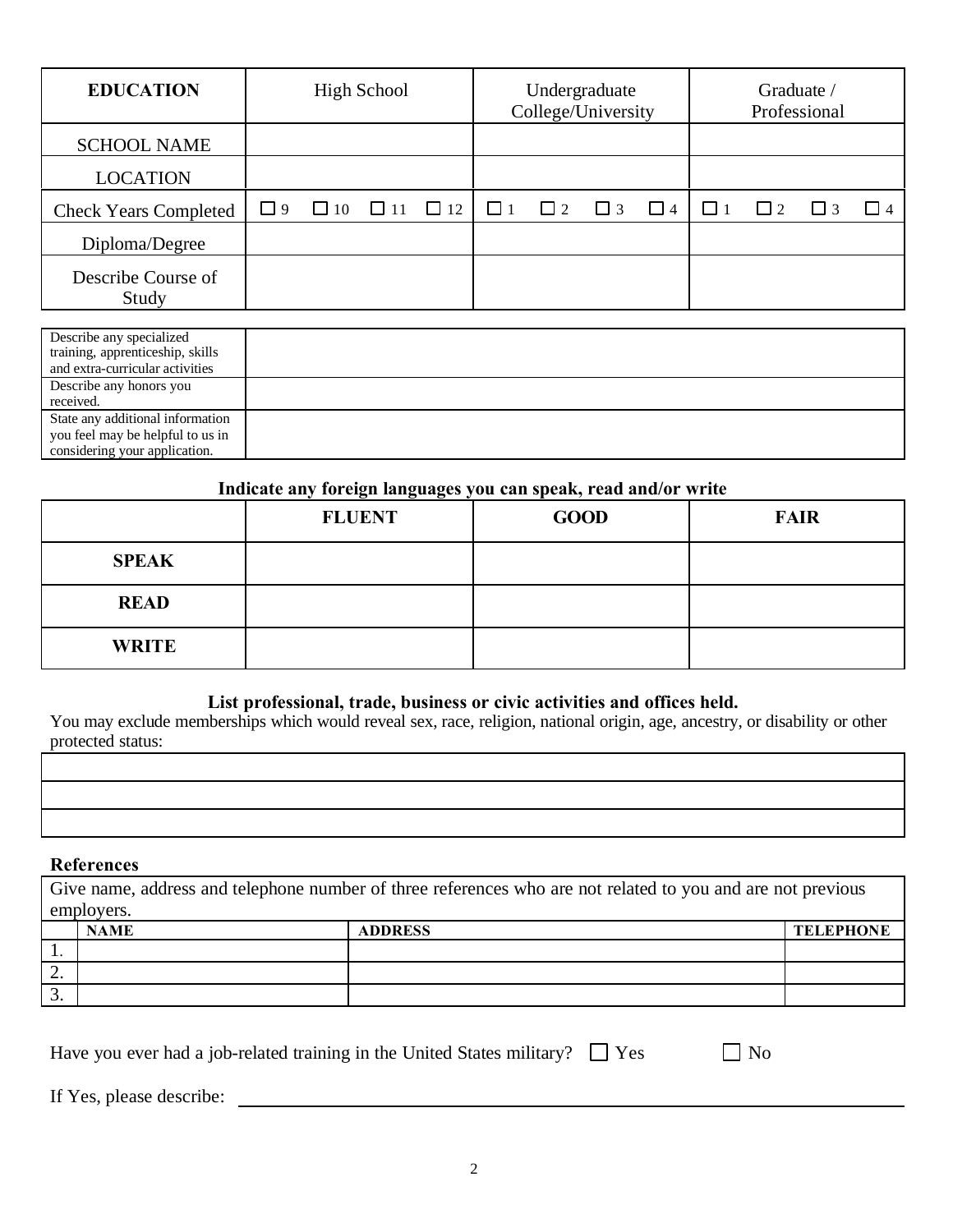## **Employment Experience**

Start with your present or last job. Include any job-related military assignments and volunteer activities. You may exclude organizations, which indicate race, color, religion, gender, national origin, disability or other protected status.

| 1. EMPLOYER         | From:                               | To:                      | Work Performed        |
|---------------------|-------------------------------------|--------------------------|-----------------------|
|                     |                                     |                          |                       |
| Address             | Wage Start:                         | Wage Final:              |                       |
|                     | \$<br>/Hr                           | \$<br>/Hr                |                       |
| Telephone Number(s) |                                     |                          |                       |
| Job Title:          | Supervisor:                         |                          |                       |
|                     |                                     |                          |                       |
| Reason for Leaving: |                                     |                          |                       |
| 2. EMPLOYER         | From:                               | To:                      | Work Performed        |
|                     |                                     |                          |                       |
| Address             | Wage Start:                         | Wage Final:              |                       |
| Telephone Number(s) | $\boldsymbol{\mathsf{S}}$<br>/ $Hr$ | /Hr<br>$\mathbb S$       |                       |
|                     |                                     |                          |                       |
| Job Title:          | Supervisor:                         |                          |                       |
|                     |                                     |                          |                       |
| Reason for Leaving: |                                     |                          |                       |
| 3. EMPLOYER         | From:                               | To:                      | <b>Work Performed</b> |
|                     |                                     |                          |                       |
| Address             | Wage Start:<br>/Hr<br>$\mathbb S$   | Wage Final:<br>/Hr<br>\$ |                       |
| Telephone Number(s) |                                     |                          |                       |
|                     |                                     |                          |                       |
| Job Title:          | Supervisor:                         |                          |                       |
|                     |                                     |                          |                       |
| Reason for Leaving: |                                     |                          |                       |
| <b>4. EMPLOYER</b>  | From:                               | To:                      | <b>Work Performed</b> |
|                     |                                     |                          |                       |
| Address             | Wage Start:                         | Wage Final:              |                       |
|                     | S<br>/Hr                            | /Hr<br>\$                |                       |
| Telephone Number(s) |                                     |                          |                       |
| Job Title:          | Supervisor:                         |                          |                       |
|                     |                                     |                          |                       |
| Reason for Leaving: |                                     |                          |                       |
|                     |                                     |                          |                       |

If you need additional space, please continue on a separate sheet of paper.

# **Special Skills and Qualifications**

Summarize special job-related skills and qualifications acquired from employment or other experience.